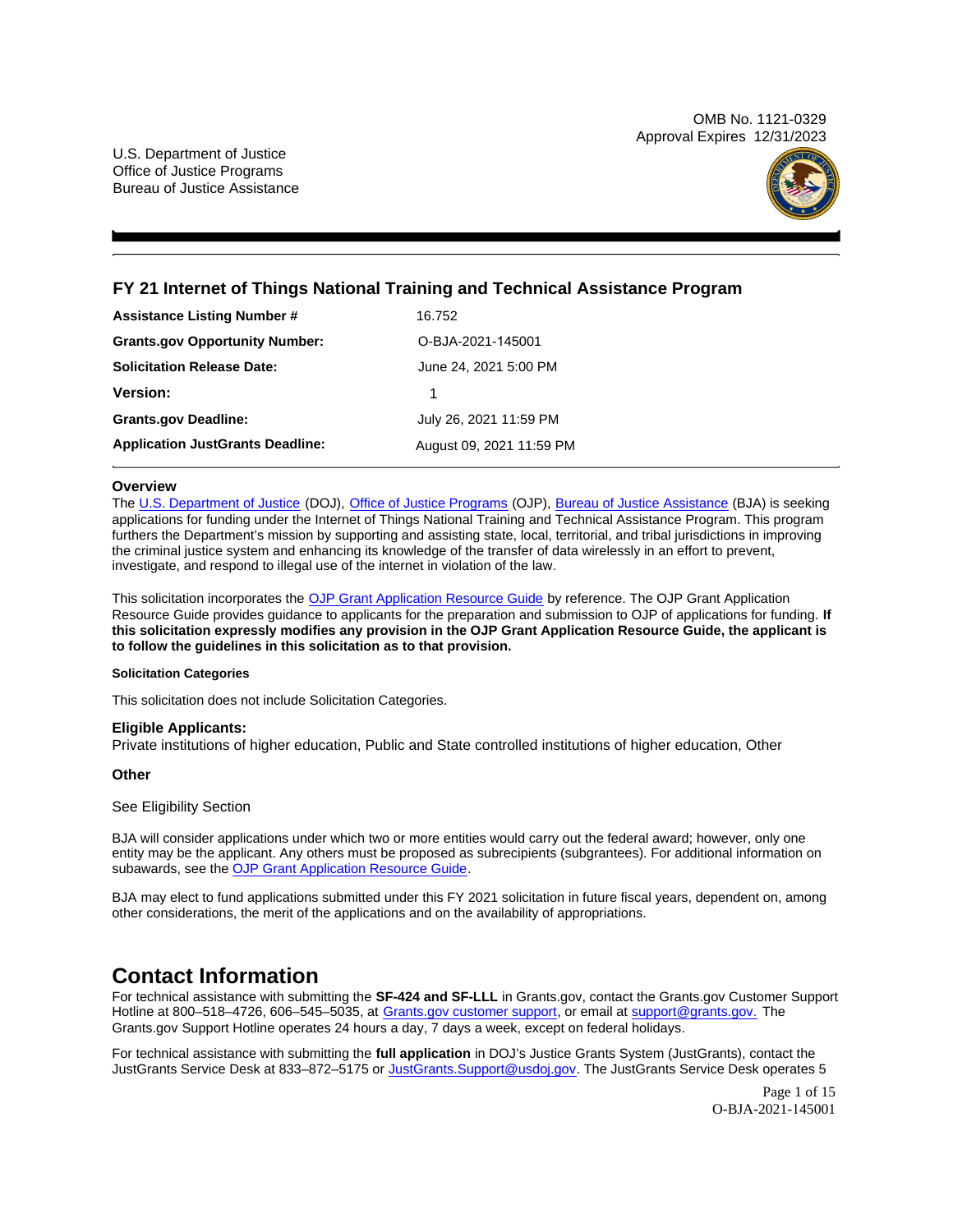a.m. to 9 p.m. eastern time, Monday–Friday, and 9 a.m. to 5 p.m. Saturday, Sunday, and federal holidays.

An applicant that experiences unforeseen [Grants.gov](https://Grants.gov) or JustGrants technical issues beyond its control that prevent it from submitting its application by the deadline must email the National Criminal Justice Reference Service Response Center (Response Center) at [grants@ncjrs.gov](mailto:grants@ncjrs.gov) **within 24 hours after the application deadline** to request approval to submit its application after the deadline.

For assistance with any other requirements of this solicitation, contact the Response Center by telephone at 800–851–3420 or TTY: 301–240–6310 (hearing impaired only) or by email at [grants@ncjrs.gov.](mailto:grants@ncjrs.gov) Response Center hours of operation are 10 a.m. to 6 p.m. eastern time Monday through Friday, and 10 a.m. to 8 p.m. eastern time on the solicitation close date.

#### **Submission Information**

In FY 2021, applications will be submitted to DOJ in a **NEW** two-step process.

#### **Step 1:** Applicants will submit an **SF-424 and an SF-LLL** in [Grants.gov](https://Grants.gov) at

[https://www.grants.gov/web/grants/register.html.](https://www.grants.gov/web/grants/register.html) To register in [Grants.gov,](https://Grants.gov) applicants will need to obtain a Data Universal Numbering System (DUNS) and System for Award Management (SAM) registration or renewal.

**Step 2:** Applicants will submit the **full application** including attachments in JustGrants at [JustGrants.usdoj.gov.](https://justicegrants.usdoj.gov/)

To be considered timely, the full application must be submitted in JustGrants by the JustGrants application deadline.

OJP encourages applicants to review, the "How to Apply" section in the [OJP Grant Application Resource Guide.](https://www.ojp.gov/funding/apply/ojp-grant-application-resource-guide#apply)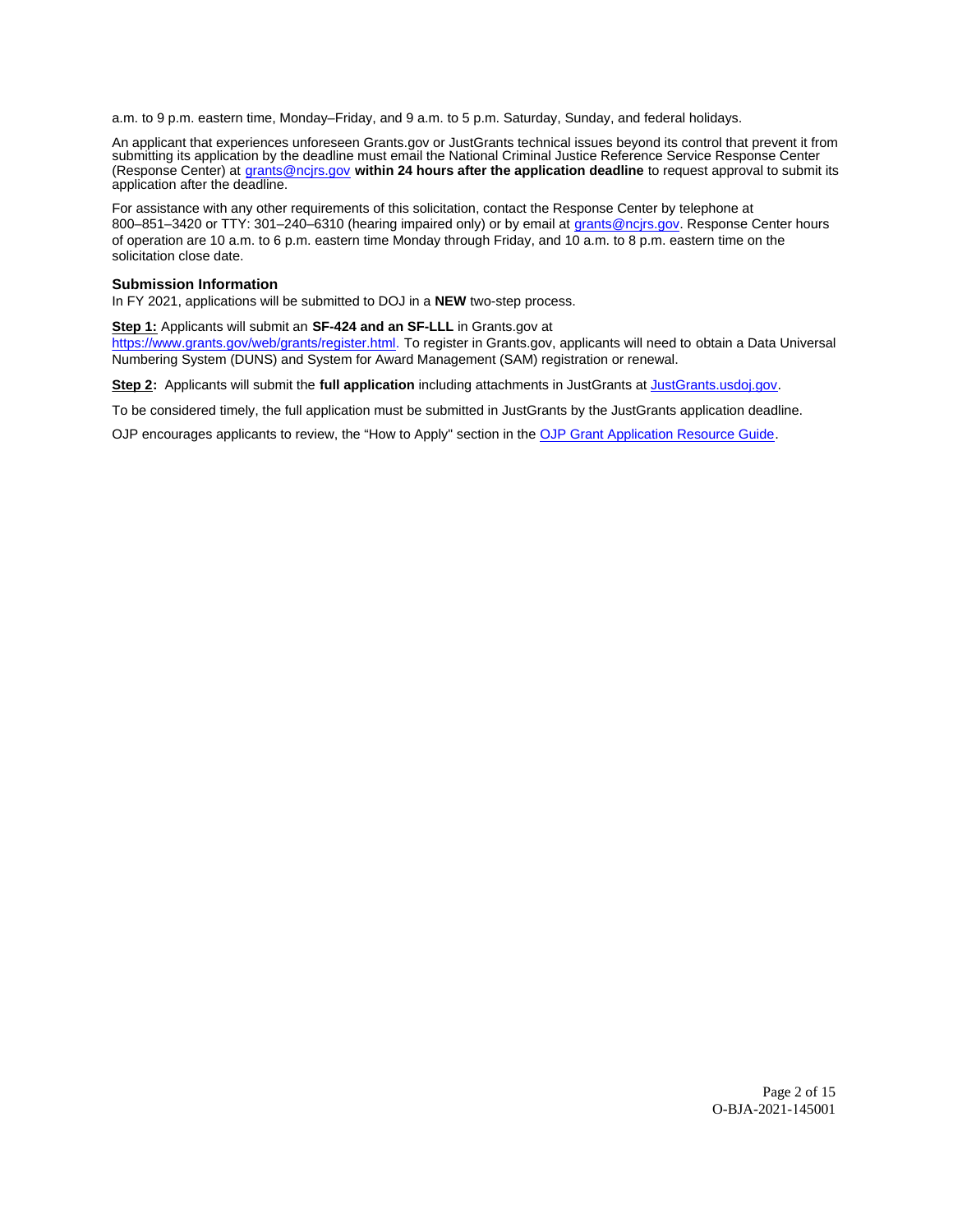# **Contents**

| <b>Contact Information</b>                                                              | 1              |
|-----------------------------------------------------------------------------------------|----------------|
| <b>Program Description</b>                                                              | 5              |
| Overview                                                                                | 5              |
| <b>Statutory Authority</b>                                                              | 5              |
| Specific Information                                                                    | 5              |
| Goals, Objectives, Deliverables, and Timeline                                           | 5              |
| Evidence-Based Programs or Practices                                                    | 6              |
| Information Regarding Potential Evaluation of Programs and Activities                   | 6              |
| <b>Federal Award Information</b>                                                        | 6              |
| Awards, Amounts and Durations                                                           | 6              |
| <b>Continuation Funding Intent</b>                                                      | $\overline{7}$ |
| Availability of Funds                                                                   | $\overline{7}$ |
| <b>Types of Awards</b>                                                                  | $\overline{7}$ |
| Financial Management and System of Internal Controls                                    | $\overline{7}$ |
| <b>Budget Information</b>                                                               | $\overline{7}$ |
| Cost Sharing or Matching Requirement                                                    | $\overline{7}$ |
| Pre-agreement Costs (also known as Pre-award Costs)                                     | $\overline{7}$ |
| Limitation on Use of Award Funds for Employee Compensation: Waiver                      | $\overline{7}$ |
| Prior Approval, Planning, and Reporting of Conference/Meeting/Training Costs            | $\overline{7}$ |
| Costs Associated with Language Assistance (if applicable)                               | $\overline{7}$ |
| <b>Eligibility Information</b>                                                          | $\overline{7}$ |
| Application and Submission Information                                                  | 8              |
| Information to Complete the Application for Federal Assistance (SF-424)                 | 8              |
| Standard Applicant Information (JustGrants 424 and General Agency Information)          | 8              |
| Proposal Abstract                                                                       | 8              |
| <b>Proposal Narrative</b>                                                               | 9              |
| Goals, Objectives, Deliverables, and Timeline                                           | 10             |
| <b>Budget and Associated Documentation</b>                                              | 10             |
| Budget Worksheet and Budget Narrative (Web-based Form)                                  | 10             |
| Indirect Cost Rate Agreement (if applicable)                                            | 10             |
| Financial Management Questionnaire (including applicant disclosure of high-risk status) | 10             |
| Disclosure of Process Related to Executive Compensation                                 | 10             |
| <b>Additional Application Components</b>                                                | 10             |
| <b>Curriculum Vitae or Resumes</b>                                                      | 10             |
| Research and Evaluation Independence and Integrity Statement                            | 10             |
| <b>Work Product Examples</b>                                                            | 10             |
| Disclosures and Assurances                                                              | 10             |
| Disclosure of Lobbying Activities                                                       | 10             |
| <b>DOJ Certified Standard Assurances</b>                                                | 10             |
| Applicant Disclosure of Duplication in Cost Items                                       | 10             |
| DOJ Certifications Regarding Lobbying; Debarment, Suspension and Other Responsibility   |                |
| Matters; and Drug-Free Workplace Requirements                                           | 11             |
| Applicant Disclosure and Justification - DOJ High Risk Grantees (if applicable)         | 11             |
| How to Apply                                                                            | 11             |
| Submission Dates and Time                                                               | 11             |
| Application Review Information                                                          | 11             |
| <b>Review Criteria</b>                                                                  | 11             |

Page 3 of 15 O-BJA-2021-145001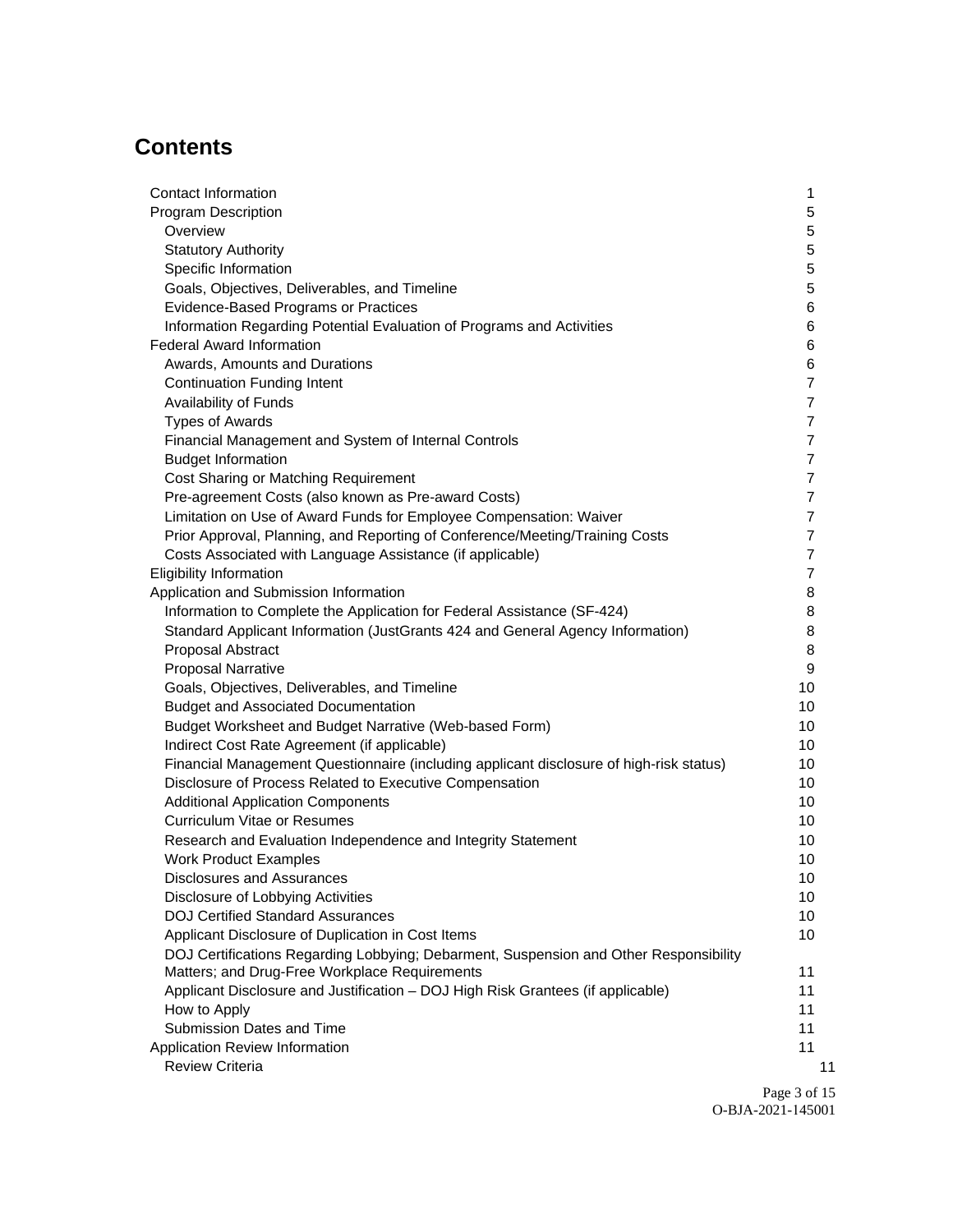| <b>Review Process</b>                                                   | 11 |
|-------------------------------------------------------------------------|----|
| <b>Federal Award Administration Information</b>                         | 12 |
| <b>Federal Award Notices</b>                                            | 12 |
| Administrative, National Policy, and Other Legal Requirements           | 12 |
| Information Technology (IT) Security Clauses                            | 12 |
| General Information about Post-Federal Award Reporting Requirements     | 12 |
| Federal Awarding Agency Contact(s)                                      | 12 |
| Other Information                                                       | 13 |
| Freedom of Information and Privacy Act (5 U.S.C. 552 and 5 U.S.C. 552a) | 13 |
| Provide Feedback to OJP                                                 | 13 |
| <b>Performance Measures</b>                                             | 13 |
| <b>Application Checklist</b>                                            | 13 |
|                                                                         | 15 |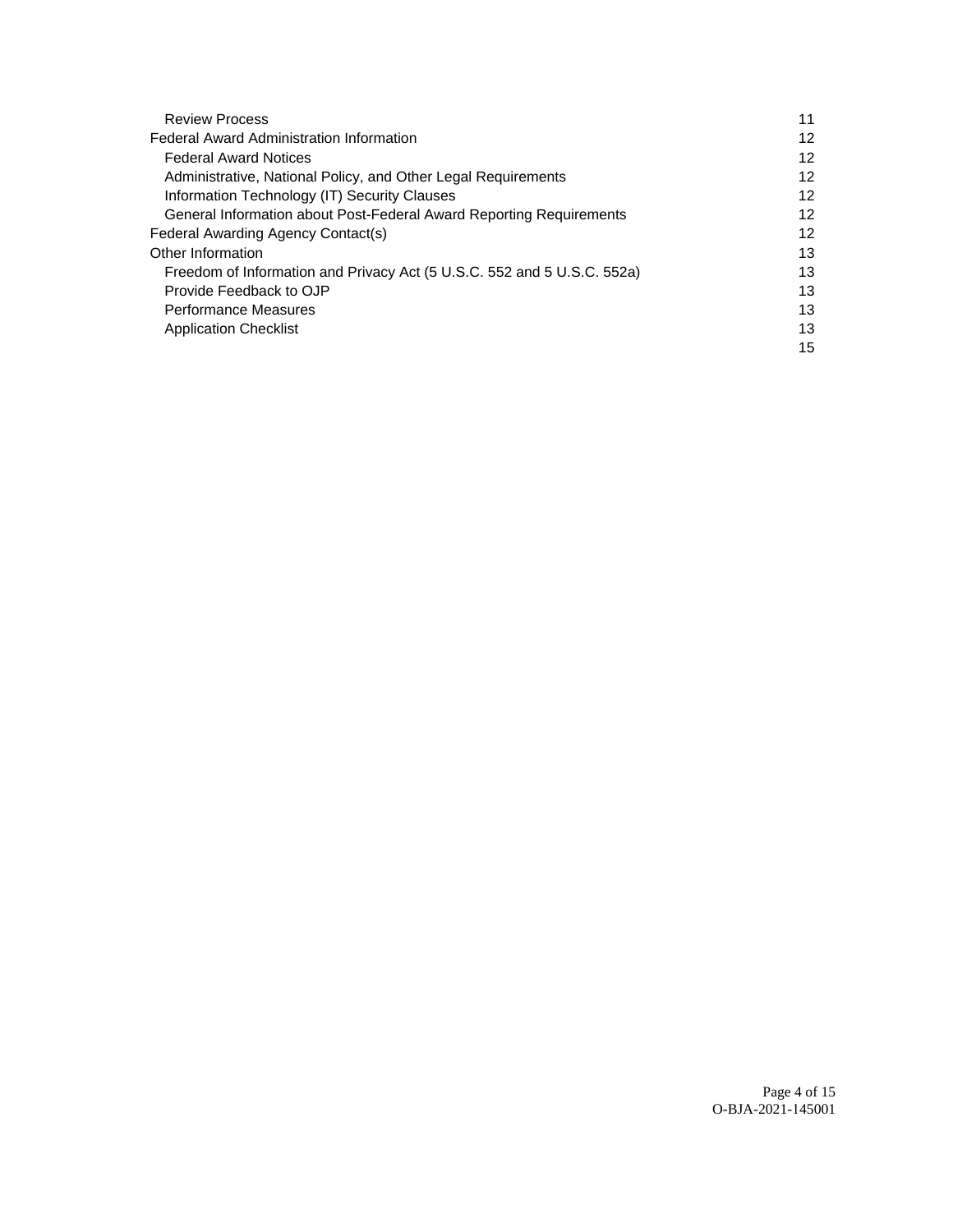# <span id="page-4-0"></span>**Program Description**

## **Overview**

The Department of Justice is committed to advancing work that promotes civil rights, increases access to justice, supports crime victims, protects the public from crime and evolving threats, and builds trust between law enforcement and the community.

The BJA Internet of Things National Training and Technical Assistance Program is designed to support law enforcement officers, public safety officers, and prosecutors by providing training and technical assistance (TTA) to state, local, territorial, and tribal law enforcement officials; intelligence analysts; prosecutors; judges; fusion center staff; and other criminal justice entities who prevent, investigate, and respond to crimes committed using wireless devices. These crimes are committed using networked computers, handheld devices, and internet technology; some examples include various kinds of theft (financial, identify, etc.), cyber stalking, hijacking accounts on social networking websites, infrastructure intrusions, and hacking (i.e., reconfiguring or reprogramming a system to function in ways not approved by the owner, administrator, or designer).

## **Statutory Authority**

Any awards from this solicitation will be made under the Consolidated Appropriations Act, 2021, Pub. L. No. 116-260, 134 Stat. 1182, 1258.

## **Specific Information**

The Internet of Things (IoT) has been defined as a system of interrelated, internet-connected objects that are able to collect and transfer data over a wireless network without human intervention. The personal or business possibilities are endless, but when applying this to criminal acts, identifying evidence and the prosecution of criminal use adds a totally different dimension to the phrase Internet of Things. This program will identify up to four TTA providers to identify these types of crimes and provide training on how investigations and prosecution should be handled, as well as on how communities can be made aware of their vulnerability to fall victim to these types of crimes. A special effort will be made to ensure these trainings are available to law enforcement agencies, no matter the size or the location. This effort will specifically include prosecutors and judges to ensure they are aware of these types of crimes and how other states, counties, and jurisdictions are addressing IoT crimes and trends.

Currently, no database exists on the capabilities of IoT devices for training on options and best practices for handling of evidence to meet judicial standards and privacy concerns. A priority for the successful applicants is to develop a database on IoT device capabilities and to build and execute training modules for law enforcement. Delivery of TTA must address the ethical and statutory requirements for collection of digital evidence, preparation of case materials for testimony, and proper formatting and evidence authentication for introduction in court.

The successful applicants are also expected to work with BJA partners to make appropriate resources available for federal agencies to enhance outcomes in these cases. Applicants are expected to demonstrate effective collaboration and coordination with other organizations that conduct TTA related to the IoT. These collaborations require working with professional organizations, federal agencies, educational institutions, and the private sector to develop tools that assist in investigations of these types of crimes. Applicants that do not currently have such partnerships in place should clearly and comprehensively describe how they will be developed so that the work supported under this program extends current national TTA capacity and results in the creation and implementation of a national, integrated, and collaborative TTA strategy which targets these specific criminal areas. In addition, the successful applicants will work closely with BJA to identify and apply resources to address other emerging threats and evolving criminal behavior to include effective prevention methods for internet-based crimes.

Funding under this solicitation is specifically to provide TTA to state, local, territorial, tribal, and law enforcement agencies, but should also include prosecutors, probation/parole, judges, and community awareness. Funds may not be used to provide TTA to federal agencies. However, to ensure the most cost-effective programs are delivered to the field, attendance by federal officials in training classes is allowed at no charge if vacancies exist that cannot be filled by state, local, tribal, and territorial participants.

## **Goals, Objectives, Deliverables, and Timeline**

Because this is a new national TTA program, applicants must clearly articulate how they plan to develop and implement a comprehensive TTA program with regard to the IoT. Applicants must explain how they will provide training and technical assistance to small and underserved agencies in rural and remote jurisdictions across the United States and how this will be accomplished in partnership with federal agencies, other educational institutions, professional organizations, and the private sector, and how the proposed work will be used to develop a database on Internet of Things device capabilities. During the 18-month program period, applicants will receive oversight and guidance from BJA, be required to achieve the following goals and objectives, and produce the following deliverables, including but not limited to:

> Page 5 of 15 O-BJA-2021-145001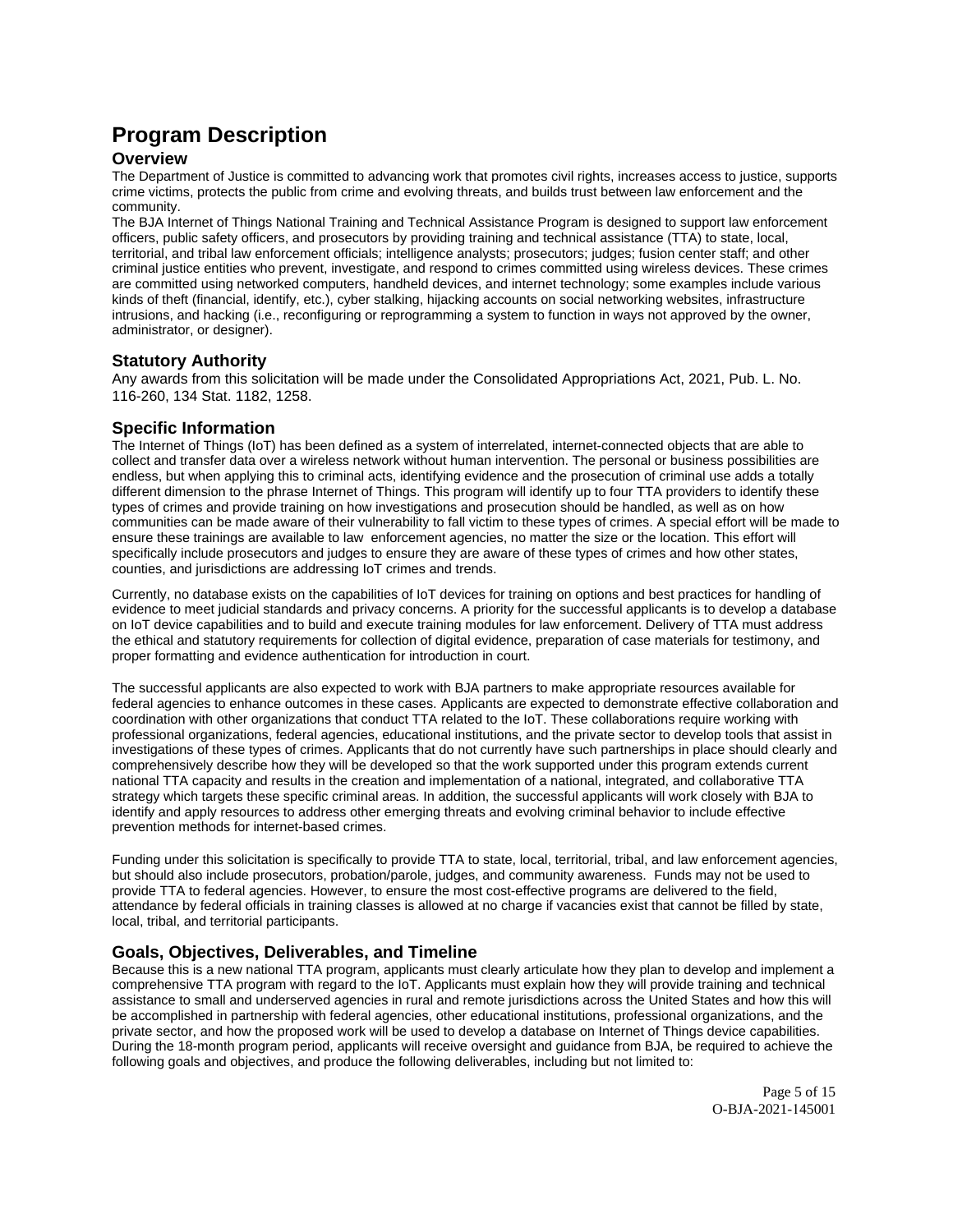#### <span id="page-5-0"></span>**Goals**

- Provide high-quality, cost-effective training to the field with regard to systems of interrelated, internet-connected objects that are able to collect and transfer data over a wireless network without human intervention.
- Provide, under oversight and guidance from BJA, high-quality, cost-effective technical assistance to state, local, territorial, and tribal jurisdictions with regard to the IoT.
- Provide training to state, local, territorial, and tribal law enforcement agencies so they can provide awareness education to their communities with regard to the IoT to reduce victimization.

#### **Objectives**

- Increase the knowledge of criminal justice practitioners through in-person and online training. This would include the development of needed training materials, and build and execute training modules for law enforcement
- Make available educational materials about the IoT that can be used by jurisdictions for their communities. This should be made available in both written and electronic forms.
- Increase the ability of criminal justice agencies to solve problems and/or modify policies or practices related to preventing, investigating, and responding to the IoT and calls for service.
- Communicate regularly with BJA to assess the impact of the TTA services.

#### **Deliverables**

- Develop both online and classroom-style trainings addressing issues related to the IoT.
- Develop a database on IoT device capabilities.
- Develop instructional aides such as PowerPoint presentations, issue papers, policy and practice briefs, and handbooks which will assist agencies or jurisdictions in examining and improving their own policies and practices related to this subject area. Although the primary target audience for these materials is criminal justice system stakeholders, the products developed will, ideally, be adaptable for use by the general public to build community members' awareness of prevention methods utilized by state and local agencies.
- Provide content and manage these items for the BJA-supported Law Enforcement Cyber Resource Center (LECC), hosted by the International Association of Chiefs of Police (IACP) in conjunction with the Police Executive Research Forum (PERF).
- Customized technical assistance (offsite) that is designed to address the specific need(s) of each requesting jurisdiction or agency. Applicants should outline the elements of an effective technical assistance process, including the specific steps associated with selecting jurisdictions or agencies to receive assistance.

The Goals, Objectives, and Deliverables are directly related to the performance measures that demonstrate the results of the work completed, as discussed under the Application and Submission Information section.

## **Evidence-Based Programs or Practices**

OJP strongly emphasizes the use of data and evidence in policymaking and program development in criminal justice, juvenile justice, and crime victim services. For additional information and resources on evidence-based programs or practices, see the [OJP Grant Application Resource Guide.](https://www.ojp.gov/funding/apply/ojp-grant-application-resource-guide#evidence-based)

### **Information Regarding Potential Evaluation of Programs and Activities**

OJP may conduct or support an evaluation of the programs and activities funded under this solicitation. For additional information, see the [OJP Grant Application Resource Guide](https://www.ojp.gov/funding/apply/ojp-grant-application-resource-guide#potential-evaluation) section entitled "Information Regarding Potential Evaluation of Programs and Activities."

# **Federal Award Information**

### **Awards, Amounts and Durations Anticipated Number of Awards**

4

**Anticipated Maximum Dollar Amount of Awards**  [\\$445,932.00](https://445,932.00) 

**Period of Performance Start Date**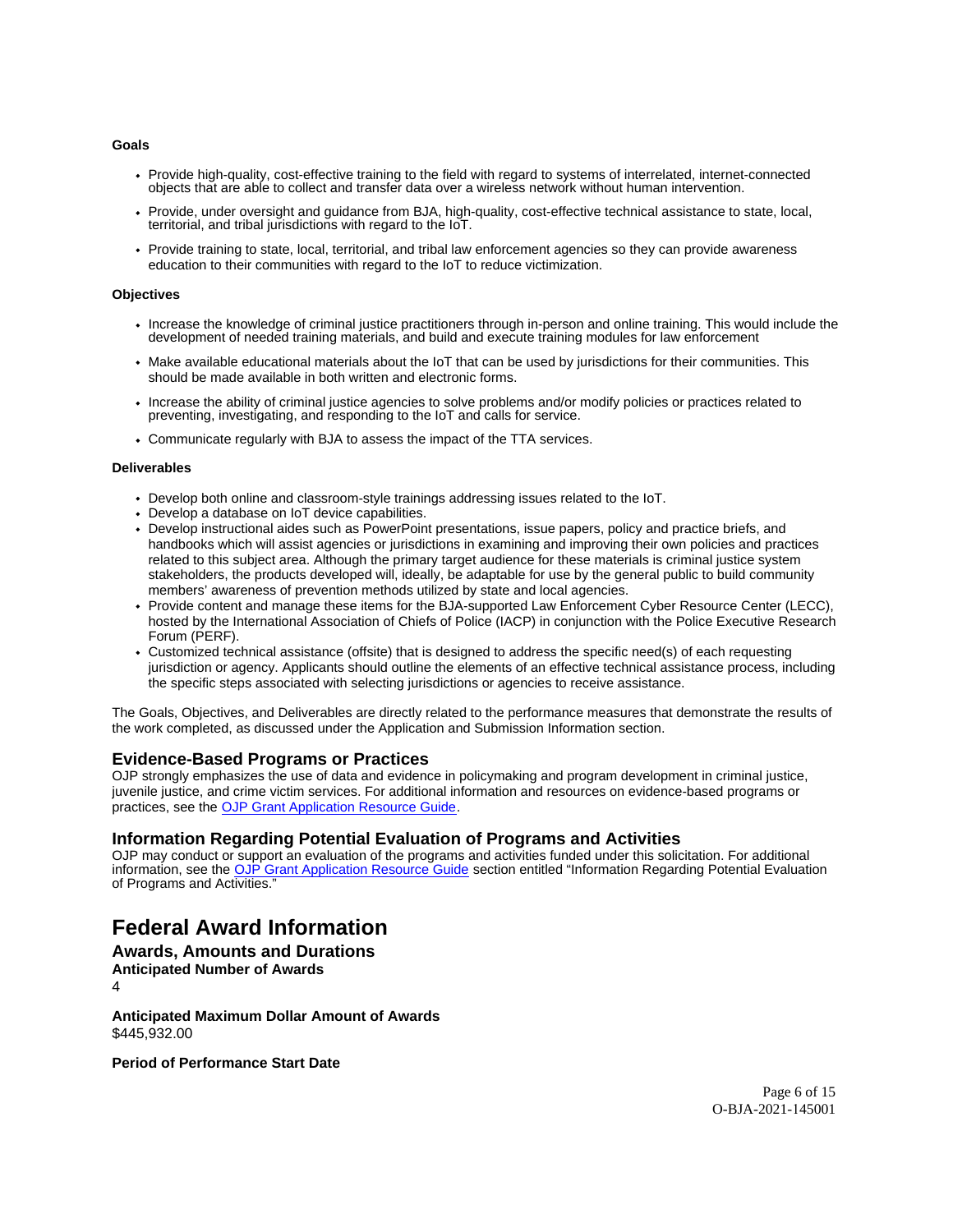<span id="page-6-0"></span>10/1/21 12:00 AM

#### **Period of Performance Duration (Months)**

18

#### **Anticipated Total Amount to be Awarded Under Solicitation**

[\\$1,783,731.00](https://1,783,731.00) 

### **Continuation Funding Intent**

BJA may, in certain cases, provide additional funding in future years to awards made under this solicitation, through continuation awards. OJP will consider, among other factors, OJP's strategic priorities, a recipient's overall management of the award, and progress of award funded work, when making continuation award decisions.

### **Availability of Funds**

This solicitation, and awards (if any are made) under this solicitation, are subject to the availability of appropriated funds and to any modifications or additional requirements that may be imposed by the agency or by law. In addition, nothing in this solicitation is intended to, and does not, create any right or benefit, substantive or procedural, enforceable at law or in equity by any party against the United States, its departments, agencies, or entities, its officers, employees, or agents, or any other person.

## **Types of Awards**

BJA expects to make awards under this solicitation as cooperative agreements, which provide for OJP to have substantial involvement in carrying out award activities. See the "Administrative, National Policy, and Other Legal Requirements" section of the [OJP Grant Application Resource Guide.](https://www.ojp.gov/funding/apply/ojp-grant-application-resource-guide#administrative)

## **Financial Management and System of Internal Controls**

Award recipients and subrecipients (including recipients or subrecipients that are pass-through entities) must, as described in the Part 200 Uniform Requirements as set out at 2 C.F.R. 200.303, comply with standards for financial and program management. The "Part 200 Uniform Requirements" means the DOJ regulation at 2 C.F.R. Part 2800, which adopts (with certain modifications) the provisions of 2 C.F.R. Part 200. See [OJP Grant Application Resource Guide](https://www.ojp.gov/funding/apply/ojp-grant-application-resource-guide#fm-internal-controls) for additional information.

## **Budget Information**

Since this solicitation is specifically to provide training and technical assistance and select a TTA provider at a national level, these funds cannot be used to support any state, local, territorial, or tribal jurisdiction cyber task forces or new/existing programs.

### **Cost Sharing or Matching Requirement**

This solicitation does not require a match.

### **Pre-agreement Costs (also known as Pre-award Costs)**

See the [OJP Grant Application Resource Guide](https://www.ojp.gov/funding/apply/ojp-grant-application-resource-guide#pre-agreement-costs) information on Pre-agreement Costs (also known as Pre-award Costs).

### **Limitation on Use of Award Funds for Employee Compensation: Waiver**

See the [OJP Grant Application Resource Guide](https://www.ojp.gov/funding/apply/ojp-grant-application-resource-guide#limitation-use-award) information on Limitation on Use of Award Funds for Employee Compensation; Waiver.

### **Prior Approval, Planning, and Reporting of Conference/Meeting/Training Costs**

See the [OJP Grant Application Resource Guide](https://www.ojp.gov/funding/apply/ojp-grant-application-resource-guide#prior-approval) for information on Prior Approval, Planning, and Reporting of Conference/Meeting/Training Costs.

## **Costs Associated with Language Assistance (if applicable)**

See the [OJP Grant Application Resource Guide](https://www.ojp.gov/funding/apply/ojp-grant-application-resource-guide#costs-associated) for information on Costs Associated with Language Assistance.

# **Eligibility Information**

• Private institutions of higher education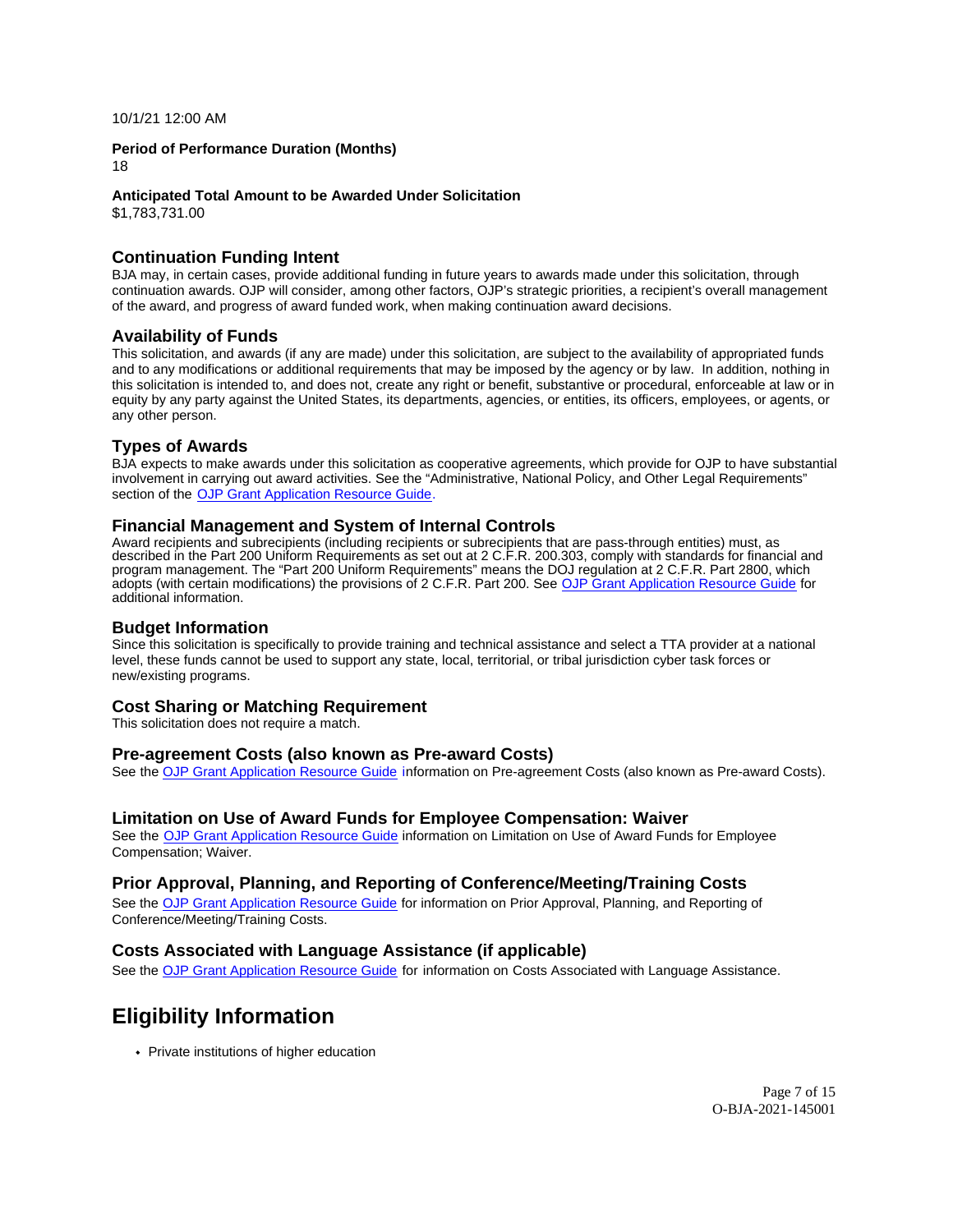<span id="page-7-0"></span>Public and state-controlled institutions of higher education

#### Other:

Applicants must be institutions of higher learning that provide training in computer forensics and digital investigation and possess experience in providing training and technical assistance (TTA) on a national level to state, local, and tribal law enforcement officials; intelligence analysts; prosecutors; judges; staff who work in fusion centers; and other criminal justice entities who prevent, investigate, and respond to crimes committed through the use of wireless devices and the internet. In addition, applicants are required to have the capacity to deliver TTA nationally to include remote locations and underserved communities throughout the United States and its territories, as needed.

To advance Executive Order 13929 Safe Policing for Safe Communities, as of October 28, 2020, the Attorney General determined that all state, local, and university or college law enforcement agencies must be certified by an approved independent credentialing body or have started the certification process to be allocated FY 2021 DOJ discretionary grant funding, as either a recipient or a subrecipient. For detailed information on this new certification requirement, please visit [https://cops.usdoj.gov/SafePolicingEO.](https://cops.usdoj.gov/SafePolicingEO)

Because this solicitation focuses on providing training and technical assistance at the national level, these funds may not be used to support any state, local, territorial, or tribal jurisdiction cyber task forces or new/existing programs. All recipients and subrecipients (including any for-profit organization) must forgo any profit or management fee.

BJA will consider applications under which two or more entities would carry out the federal award; however, only one entity may be the applicant. Any others must be proposed as subrecipients (subgrantees). For additional information on subawards, see the [OJP Grant Application Resource Guide.](https://www.ojp.gov/funding/Apply/Resources/Grant-App-Resource-Guide.htm)

BJA may elect to fund applications submitted under this FY 2021 solicitation in future fiscal years, dependent on, among other considerations, the merit of the applications and on the availability of appropriations.

# **Application and Submission Information**

The following application elements MUST be included in the application submission for an application to meet the basic minimum requirements (BMR) to advance to peer review and receive consideration for funding:

- Proposal Abstract,
- Proposal Narrative,
- Budget Worksheet and Budget Narrative (web-based form)

See the "Application Elements and Formatting Instructions" section of the [OJP Grant Application Resource Guide](https://www.ojp.gov/funding/apply/ojp-grant-application-resource-guide#application-elements) for information on what happens to an application that does not contain all the specified elements or that is nonresponsive to the scope of the solicitation.

### **Information to Complete the Application for Federal Assistance (SF-424)**

The SF-424 will be submitted in [Grants.gov.](https://Grants.gov) The SF-424 is a required standard form used as a cover sheet for submission of pre-applications, applications, and related information. See the [OJP Grant Application Resource Guide](https://www.ojp.gov/funding/Apply/Resources/Grant-App-Resource-Guide.htm) for additional information on completing the SF-424.

In Section F of the SF-424, please include the name and contact information of the individual **who will complete application materials in JustGrants**. JustGrants will use this information (email address) to assign the application to this user in JustGrants.

**Intergovernmental Review:** This solicitation ("funding opportunity") **is not** subject to [Executive Order 12372.](https://www.archives.gov/federal-register/codification/executive-order/12372.html) (In completing the SF-424, an applicant is to answer question 19 by selecting the response that the "Program is not covered by E.O. 12372.")

## **Standard Applicant Information (JustGrants 424 and General Agency Information)**

The Standard Applicant Information section of the JustGrants application is pre-populated with the SF-424 data submitted in [Grants.gov](https://Grants.gov). Applicants will need to review the Standard Applicant Information in JustGrants and make edits as needed. Within this section, applicants will need to: add zip codes for areas affected by the project; confirm their Authorized Representative; and verify the organization's legal name and address.

### **Proposal Abstract**

A proposal abstract (no more than 400 words) summarizing the proposed project including primary activities, products and deliverables, the service area, and who will benefit from the proposed project, will be completed in the JustGrants Webbased form.

> Page 8 of 15 O-BJA-2021-145001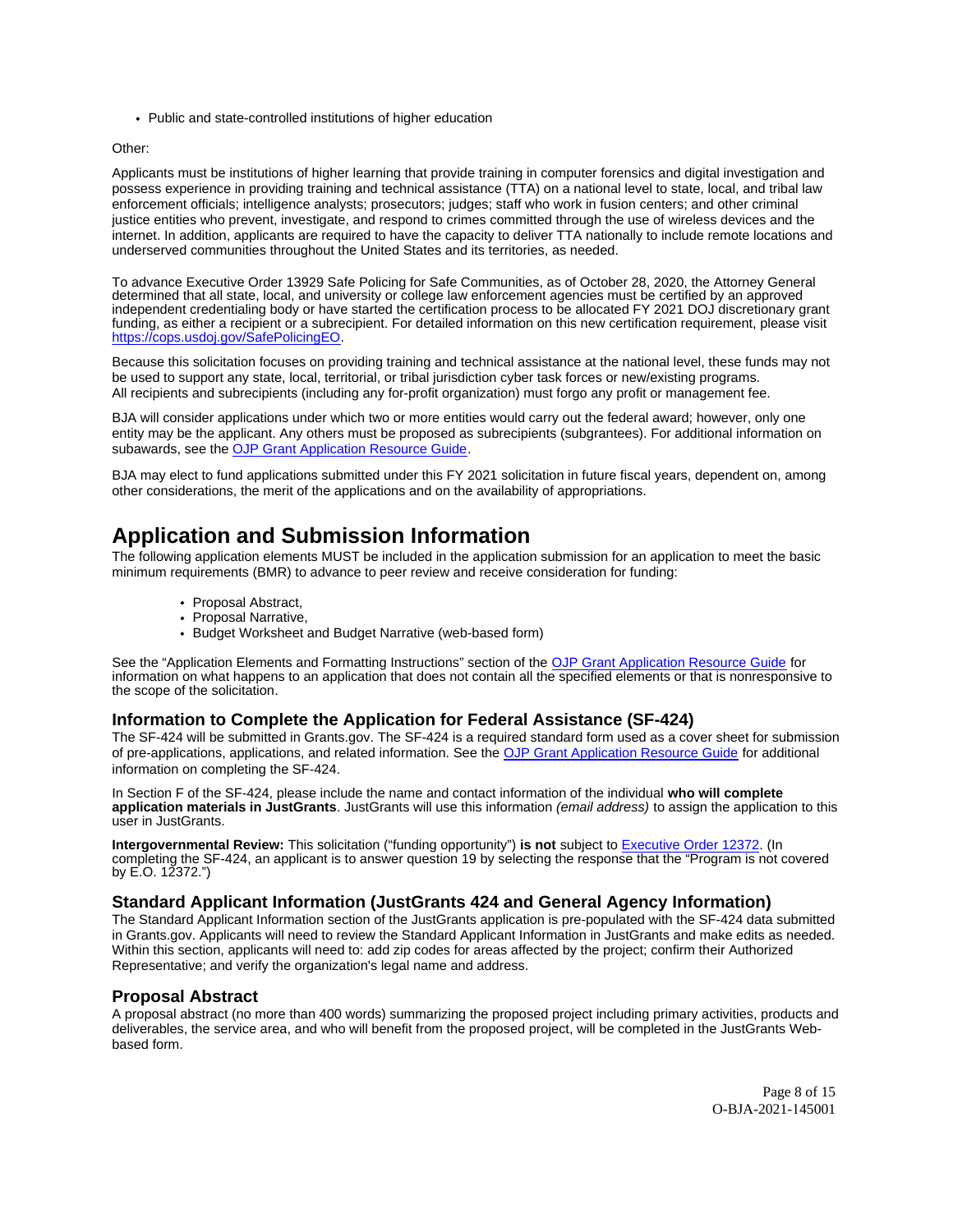## <span id="page-8-0"></span>**Proposal Narrative**

The proposal narrative should be submitted as an attachment in JustGrants. The attached document should be doublespaced, using a standard 12-point Times New Roman font; have no less than 1-inch margins; and should not exceed 10 pages. Pages should be numbered and submitted as an attachment. If the proposal narrative fails to comply with these length restrictions, BJA may negatively consider such noncompliance in peer review and in final award decisions. The following sections must be included as part of the proposal narrative:

a. Description of the Issue

Describe the specific issues that will be addressed through this program. Describe the process used to assess or determine what these issues are, and include data and information that have been used to identify and assess these issues. These statements should demonstrate that the applicant understands the nature and dimension of the issues.

#### b. Project Design and Implementation

- Describe the proposed TTA approach to address the identified problem and how positive outcomes will be evaluated.
- Explain the criminal justice context in which the problem exists and how the applicant is suited to address the problem within the context of the grant program.
- Describe the current level of readiness to implement the proposed solution. Identify any issues or challenges related to implementation readiness and explain how these will be addressed through this program.
- Explain how identified evidence-based practices (or those practices requiring further study) will be identified and explored in partnership with BJA and other federal partners to encourage broader adoption of proven strategies.
- Identify additional resources necessary for successful program completion such as outside organizational partners, state or local practitioner groups, etc.

#### c. Capabilities and Competencies

Fully describe the capabilities of the applying entity to maintain this program successfully and the ability to implement new elements of the program. The applicant should also provide the competencies of the staff assigned to the program and their specific role(s) in this TTA program.

d. Plan for Collecting the Data Required for this Solicitation's Performance Measures Describe the process for measuring program performance. Identify who will collect the data, who is responsible for

performance measurement, and how the information will be used to guide and evaluate the impact of the program. Describe the process to accurately report implementation findings and, specifically, the impact of the solution on criminal justice operational practices. Applicants should identify and describe both the outputs and outcomes they anticipate as a result of their proposed implementation strategy and a process for measuring them.

**Note:** Applicants are **not** required to submit performance data with the application. Rather, performance measures information is included as an alert that successful applicants will be required to submit performance data as part of the reporting requirements under an award.

OJP will require each successful applicant to submit regular performance data that demonstrate the results of the work carried out under the award. The performance data directly relate to the goals, objectives, and deliverables identified under "Goals, Objectives, and Deliverables."

Applicants can also visit OJP's performance measurement page at [www.ojp.gov/performance](https://www.ojp.gov/performance) for an overview of performance measurement activities at OJP.

Award recipients will be required to submit performance measure data in the BJA TTA Reporting Portal and/or JustGrants. Examples of the performance measures questionnaire can be found [here.](https://bjatta.bja.ojp.gov/sites/default/files/interest_groups/TTA%20Reporting%20Portal%20Data%20Dictionary_0.pdf) Further guidance on the post-award submission process will be provided, if selected for award.

#### **Note on Project Evaluations**

Page 9 of 15 O-BJA-2021-145001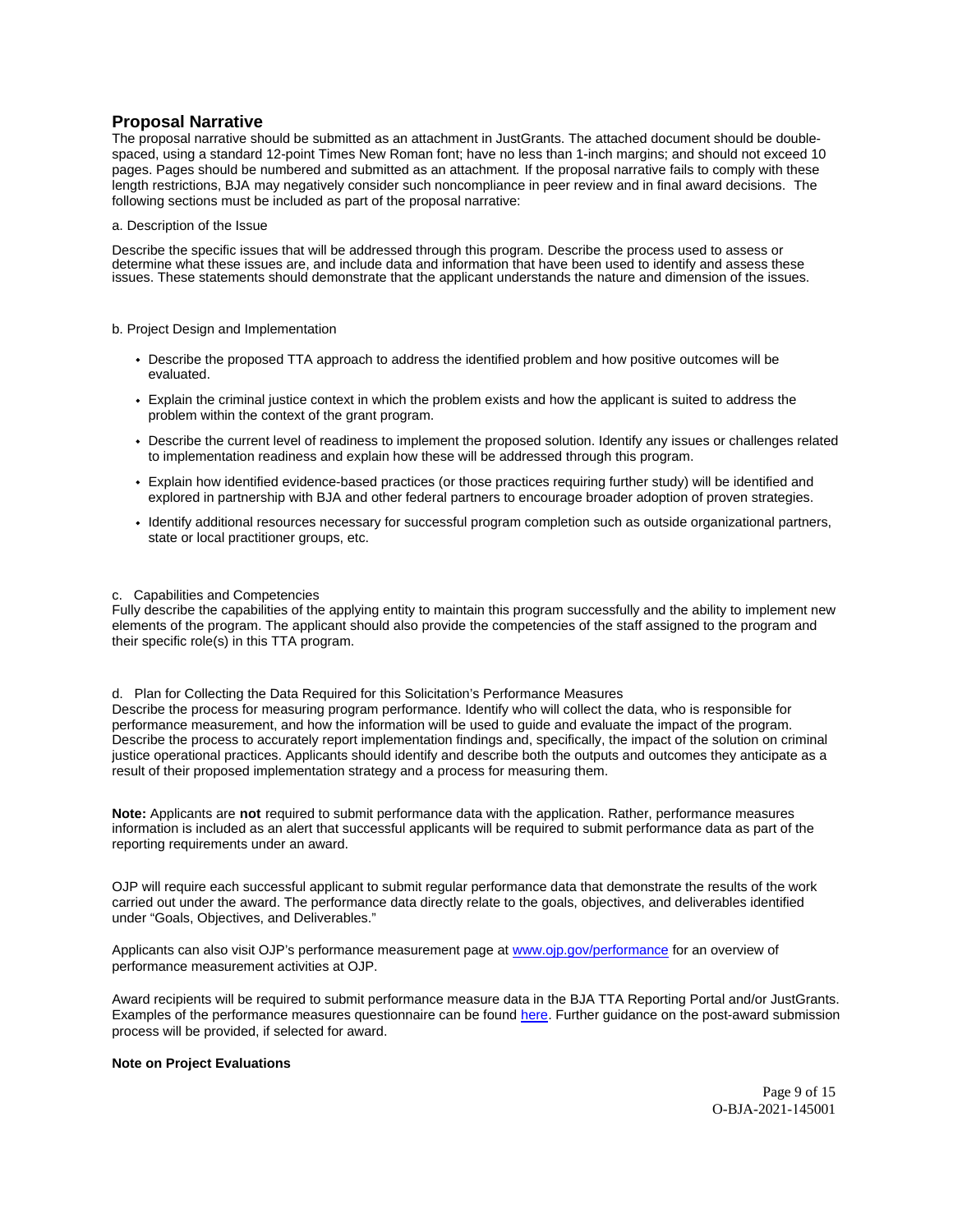<span id="page-9-0"></span>An applicant that proposes to use award funds through this solicitation to conduct project evaluations must follow the guidance under "Note on Project Evaluations" in the [OJP Grant Application Resource Guide.](https://www.ojp.gov/funding/Apply/Resources/Grant-App-Resource-Guide.htm)

## **Goals, Objectives, Deliverables, and Timeline**

Applicants will submit the Internet of Things National Training and Technical Assistance Program goals, objectives, deliverables, and timelines in the JustGrants web-based form.

## **Budget and Associated Documentation**

## **Budget Worksheet and Budget Narrative (Web-based Form)**

Applicants will complete the JustGrants web-based budget form. See the [OJP Grant Application Resource Guide](https://www.ojp.gov/funding/apply/ojp-grant-application-resource-guide#budget-prep) for additional information.

### **Indirect Cost Rate Agreement (if applicable)**

Applicants will submit their indirect cost rate agreement by uploading the agreement as an attachment in JustGrants. See the [OJP Grant Application Resource Guide](https://www.ojp.gov/funding/apply/ojp-grant-application-resource-guide#budget-prep) for additional information.

### **Financial Management Questionnaire (including applicant disclosure of high-risk status)**

Applicants will download the questionnaire in JustGrants and submit by uploading the completed questionnaire as an attachment in JustGrants. See the [OJP Grant Application Resource Guide](https://www.ojp.gov/funding/apply/ojp-grant-application-resource-guide#fm-internal-controls-questionnaire) for additional information.

#### **Disclosure of Process Related to Executive Compensation**

If applicable, applicants will submit a description of the process used to determine compensation by uploading the document as an attachment in JustGrants. See the "Application Attachments" section of the [OJP Grant Application](https://www.ojp.gov/funding/apply/ojp-grant-application-resource-guide#application-attachments)  [Resource Guide](https://www.ojp.gov/funding/apply/ojp-grant-application-resource-guide#application-attachments) for information.

## **Additional Application Components**

Applicants will attach the additional requested documentation in JustGrants.

### **Curriculum Vitae or Resumes**

Applicants may combine position descriptions and résumés into a single document; however, please note that résumés are part of the proposal narrative, one of the critical elements for an application. Applicants will submit the résumés by uploading the document as an attachment in JustGrants.

## **Research and Evaluation Independence and Integrity Statement**

If an application proposes research (including research and development) and/or evaluation, the applicant must demonstrate research/evaluation independence and integrity, including appropriate safeguards, before it may receive award funds. Applicants will submit a description of their research and evaluation independence and integrity by uploading the document as an attachment in JustGrants. For additional information regarding demonstrating research/evaluation independence and integrity, including appropriate safeguards, see the [OJP Grant Application Resource Guide.](https://www.ojp.gov/funding/apply/ojp-grant-application-resource-guide#research-evaluation)

## **Work Product Examples**

Attach examples of relevant products the organization has produced that demonstrate understanding of this program's deliverables, exemplify high-quality product, and show the ability to communicate effectively with stakeholders (e.g., fact sheet, research brief, link to archived webinar, TA final report with recommendations, infographics, etc.). Applicants will submit the examples by uploading the document as an attachment in JustGrants.

#### **Disclosures and Assurances**

Applicants will complete the following disclosures and assurances.

### **Disclosure of Lobbying Activities**

Applicants will complete and submit the SF-LLL in [Grants.gov.](https://Grants.gov) See the [OJP Grant Application Resource Guide](https://www.ojp.gov/funding/apply/ojp-grant-application-resource-guide#apply) for additional information.

#### **DOJ Certified Standard Assurances**

See the DOJ Certified Standard Assurances in the [OJP Grant Application Resource Guide.](https://www.ojp.gov/funding/apply/ojp-grant-application-resource-guide#administrative) 

### **Applicant Disclosure of Duplication in Cost Items**

Applicants will complete the JustGrants web-based Applicant Disclosure of Duplication in Cost Items form. See the [OJP](https://www.ojp.gov/funding/apply/ojp-grant-application-resource-guide#applicant-disclosure-pending-applications) 

Page 10 of 15 O-BJA-2021-145001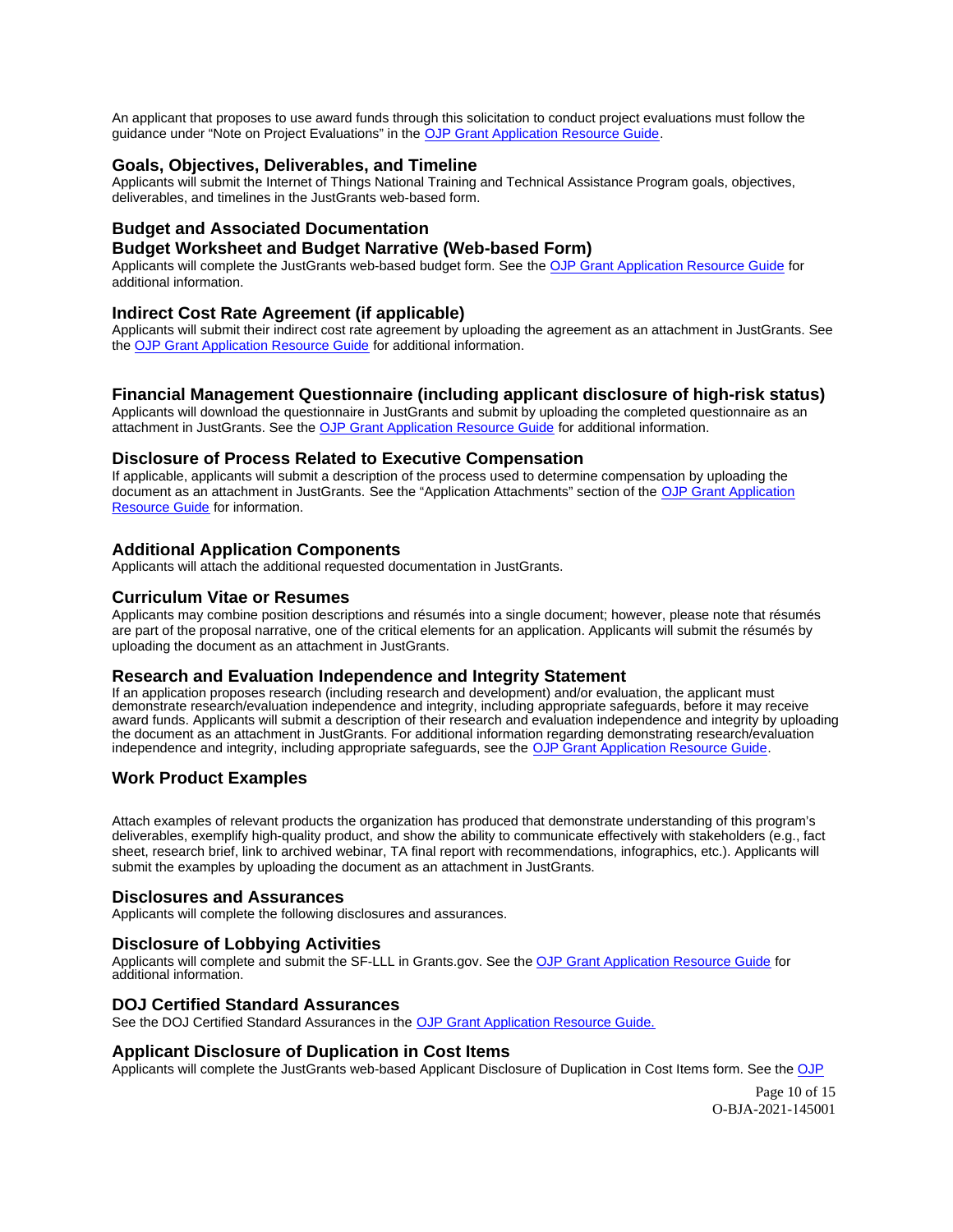<span id="page-10-0"></span>[Grant Application Resource Guide](https://www.ojp.gov/funding/apply/ojp-grant-application-resource-guide#applicant-disclosure-pending-applications) for additional information.

## **DOJ Certifications Regarding Lobbying; Debarment, Suspension and Other Responsibility Matters; and Drug-Free Workplace Requirements**

Applicants will review and accept the DOJ Certified Certifications Regarding Lobbying; Debarment, Suspension and Other Responsibility Matters; and Drug-Free Workplace Requirements. See [OJP Grant Application Resource Guide.](https://www.ojp.gov/funding/apply/ojp-grant-application-resource-guide#administrative) 

## **Applicant Disclosure and Justification – DOJ High Risk Grantees (if applicable)**

If applicable, applicants will submit as an attachment in JustGrants. See the [OJP Grant Application Resource Guide](https://www.ojp.gov/funding/apply/ojp-grant-application-resource-guide) for additional information. A DOJ High Risk Grantee is a recipient that has received a DOJ High Risk designation based on a documented history of unsatisfactory performance, financial instability, management system or other internal control deficiencies, or noncompliance with award terms and conditions on prior awards, or that is otherwise not responsible.

### **How to Apply**

Applicants will submit an **SF-424** and an **SF-LLL** in [Grants.gov](https://Grants.gov) at [https://www.grants.gov/web/grants/register.html.](https://www.grants.gov/web/grants/register.html)

Applicants will submit the **full application** including attachments in JustGrants at [JustGrants.usdoj.gov.](https://justicegrants.usdoj.gov/)

For additional information, see the "How to Apply" section in the [OJP Grant Application Resource Guide](https://www.ojp.gov/funding/apply/ojp-grant-application-resource-guide#apply) and the [DOJ](https://justicegrants.usdoj.gov/sites/g/files/xyckuh296/files/media/document/appln-submission-checklist.pdf)  [Application Submission Checklist.](https://justicegrants.usdoj.gov/sites/g/files/xyckuh296/files/media/document/appln-submission-checklist.pdf)

## **Submission Dates and Time**

The **SF-424** and the **SF-LLL** will be submitted in [Grants.gov](https://Grants.gov) by July 26, 2021 at 11:59 pm. OJP urges applicants to submit applications at least 72 hours prior to the application due date to allow time for the applicant to receive validation messages or rejection notifications from [Grants.gov](https://Grants.gov) and to correct in a timely fashion any problems that may have caused a rejection notification.

The **full application** will be submitted in JustGrants on August 9, 2021 at 11:59 pm.

To be considered timely, the full application must be submitted in JustGrants by the JustGrants application deadline.

# **Application Review Information**

## **Review Criteria**

### **a. Merit Review Criteria**

Applications that meet basic minimum requirements will be evaluated by peer reviewers. Applications will be evaluated on how the proposed project/program addresses the following criteria:

- 1. Statement of the Problem/Description of the Issue (20%) evaluate the applicant's understanding of the program/issue to be addressed.
- 2. Project Design and Implementation (40%) evaluate the adequacy of the proposal, including the goals, objectives, timelines, milestones, and deliverables.
- 3. Capabilities and Competencies (20%) evaluate administrative and technical capacity of the applicant to successfully accomplish the goals and objectives.
- 4. Plan for Collecting the Data Required for this Solicitation's Performance Measures (5%) evaluate the applicant's understanding of the performance data reporting requirements and the plan for collecting the required data.
- 5. Budget (15%) evaluate for completeness, cost effectiveness, and allowability (e.g., reasonable, allocable, and necessary for project activities).

#### **b. Other Review Criteria/Factors**

Other important considerations for BJA include geographic diversity, strategic priorities, available funding, past performance, abiltity to work with other entities in this field, cooperation with federal agencies, partnerships with institutions of higher learning, ability to provide TTA services both in person and online on a nationwide basis, ability to serve all agencies no matter size or location, and the extent to which the Budget Worksheet and Budget Narrative (webbased form) accurately explain project costs that are reasonable, necessary, and otherwise allowable under federal law and applicable federal cost principles.

### **Review Process**

Page 11 of 15 O-BJA-2021-145001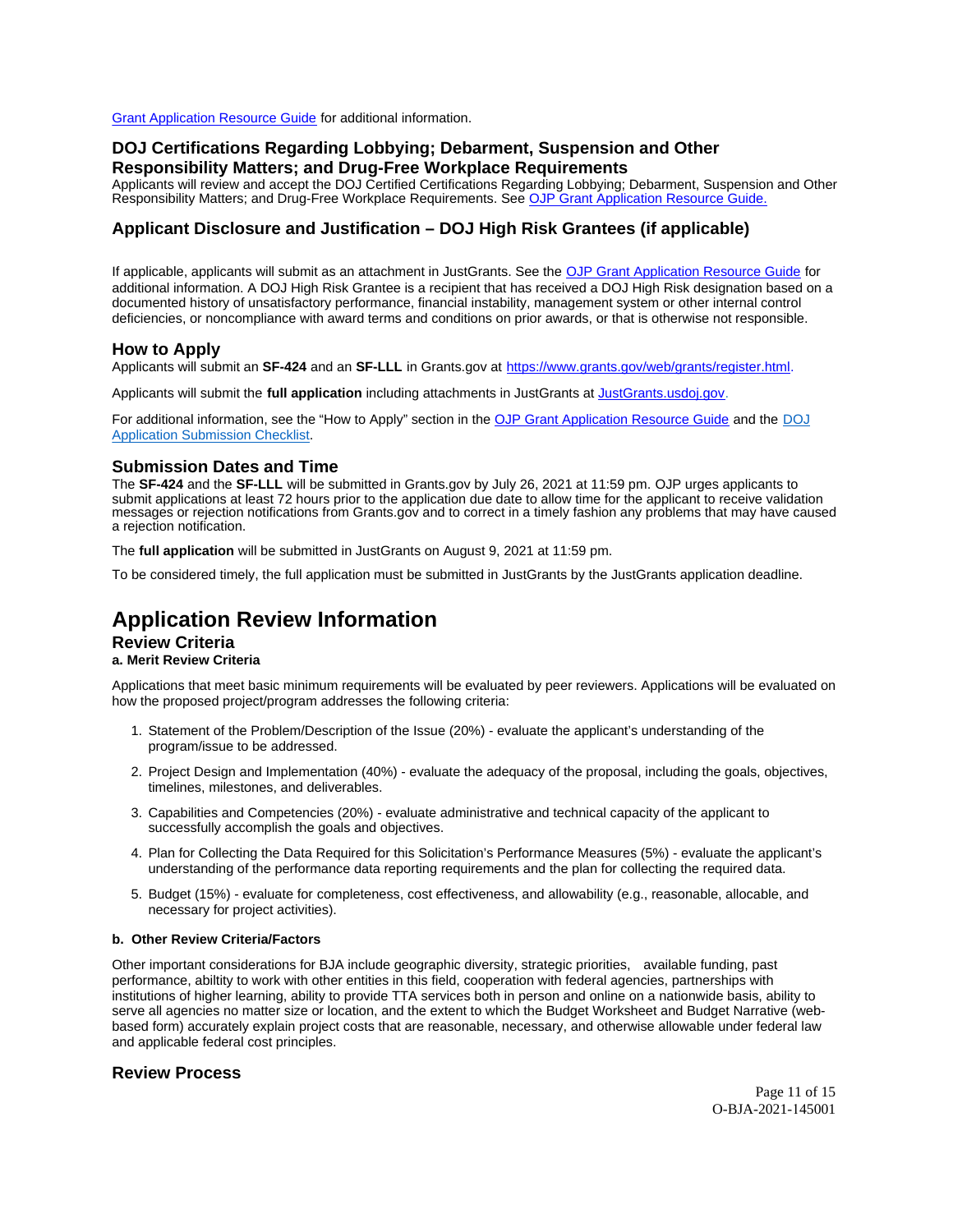<span id="page-11-0"></span>Applications submitted under this solicitation that meet basic minimum requirements will be evaluated for technical merit by a peer review panel(s) in accordance with OJP peer review policy and procedures using the stated review criteria above.

OJP screens applications to ensure they meet the basic minimum requirements prior to conducting peer review. Although specific requirements may vary, the following are common requirements applicable to all solicitations for funding under OJP programs:

- The application must be submitted by an eligible type of applicant.
- The application must request funding within programmatic funding constraints (if applicable).
- The application must be responsive to the scope of the solicitation.
- The application must include all items necessary to meet the basic minimum requirements.

Pursuant to the Part 200 Uniform Requirements, before award decisions are made, OJP also reviews information related to the degree of risk posed by the applicant. Among other things to help assess whether an applicant that has one or more prior federal awards has a satisfactory record with respect to performance, integrity, and business ethics, OJP checks whether the applicant is listed in SAM as excluded from receiving a federal award.

In addition, if OJP anticipates that an award will exceed \$250,000 in federal funds, OJP also must review and consider any information about the applicant that appears in the non-public segment of the integrity and performance system accessible through SAM (currently, the Federal Awardee Performance and Integrity Information System, FAPIIS).

**Important note on FAPIIS:** An applicant may review and comment on any information about itself that currently appears in FAPIIS and was entered by a federal awarding agency. OJP will consider any such comments by the applicant, in addition to the other information in FAPIIS, in its assessment of the risk posed by the applicant.

Absent explicit statutory authorization or written delegation of authority to the contrary, all final award decisions will be made by the Assistant Attorney General, who may take into account not only peer review ratings and BJA's recommendations, but also other factors as indicated in this section.

# **Federal Award Administration Information**

## **Federal Award Notices**

See the [OJP Grant Application Resource Guide](https://www.ojp.gov/funding/apply/ojp-grant-application-resource-guide#federal-award-notices) for information on award notifications and instructions.

## **Administrative, National Policy, and Other Legal Requirements**

If selected for funding, in addition to implementing the funded project consistent with the OJP-approved application, the recipient must comply with all award conditions, and all applicable requirements of federal statutes and regulations (including applicable requirements referred to in the assurances and certifications executed in connection with award acceptance).

For additional information on these legal requirements, see the "Administrative, National Policy, and Other Legal Requirements" section in the [OJP Grant Application Resource Guide.](https://www.ojp.gov/funding/apply/ojp-grant-application-resource-guide#administrative)

## **Information Technology (IT) Security Clauses**

An application in response to this solicitation may require inclusion of information related to information technology security. See the [OJP Grant Application Resource Guide](https://www.ojp.gov/funding/apply/ojp-grant-application-resource-guide#information-technology) for information on information technology security.

### **General Information about Post-Federal Award Reporting Requirements**

In addition to the deliverables described in the Program Description section, any recipient of an award under this solicitation will be required to submit certain reports and data.

Required reports. Recipients typically must submit quarterly financial reports, semi-annual progress reports, final financial and progress reports, and, if applicable, an annual audit report in accordance with the Part 200 Uniform Requirements or specific award conditions. Future awards and fund drawdowns may be withheld if reports are delinquent. (In appropriate cases, OJP may require additional reports.)

See the [OJP Grant Application Resource Guide](https://www.ojp.gov/funding/Apply/Resources/Grant-App-Resource-Guide.htm) for additional information on specific post-award reporting requirements, including performance measures data.

# **Federal Awarding Agency Contact(s)**

Page 12 of 15 O-BJA-2021-145001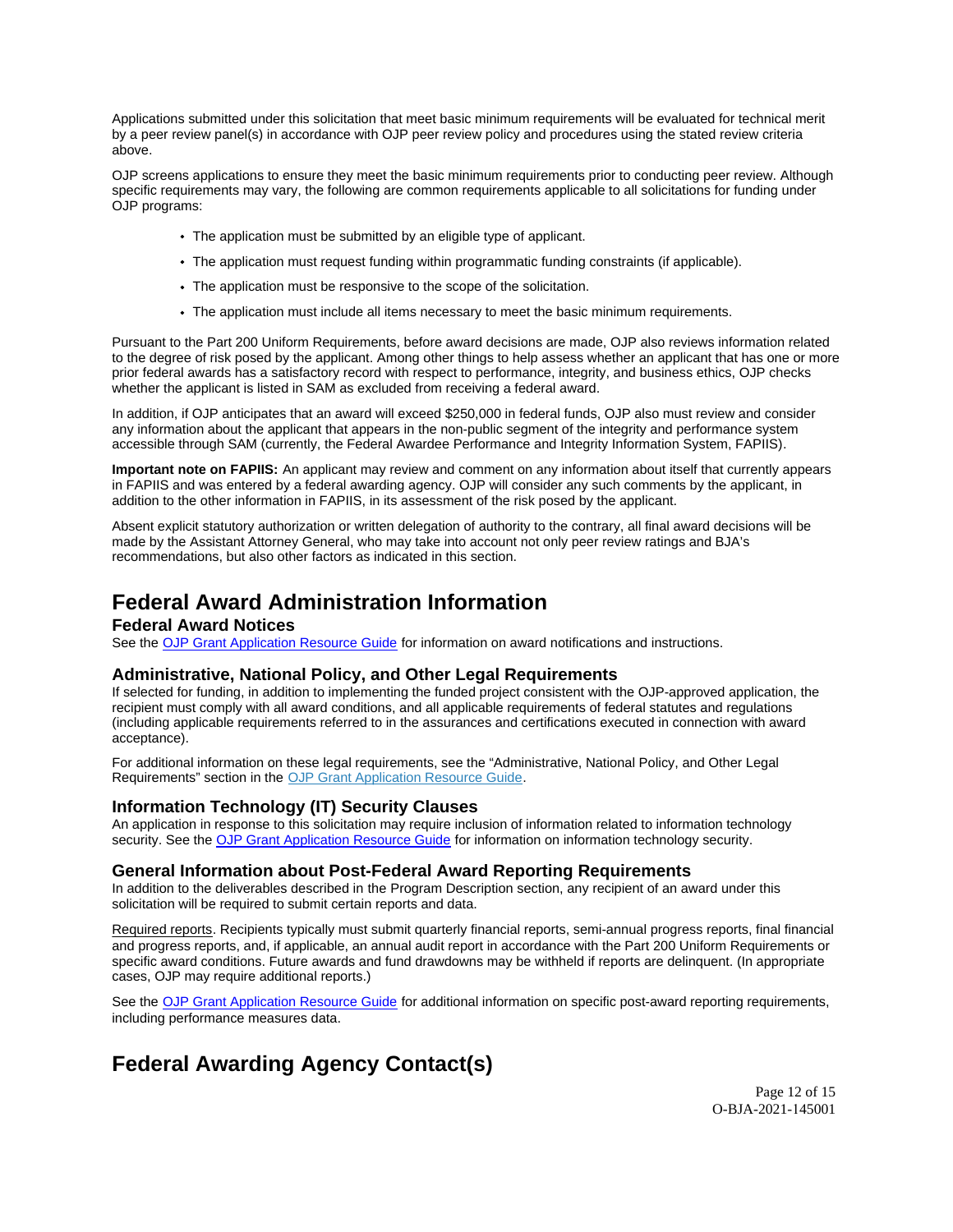<span id="page-12-0"></span>For OJP contact(s), see cover page

For contact information for [Grants.gov,](https://Grants.gov) see cover page

# **Other Information**

## **Freedom of Information and Privacy Act (5 U.S.C. 552 and 5 U.S.C. 552a)**

See the [OJP Grant Application Resource Guide](https://www.ojp.gov/funding/apply/ojp-grant-application-resource-guide#foia) for information on Freedom of Information and Privacy Act (5 U.S.C. 552 and 5 U.S.C. 552a).

## **Provide Feedback to OJP**

See the [OJP Grant Application Resource Guide](https://www.ojp.gov/funding/apply/ojp-grant-application-resource-guide#feedback) for information on how to provide feedback to OJP.

## **Performance Measures**

Award recipients will be required to submit performance measure data in the BJA TTA Reporting Portal and/or JustGrants. Examples of the performance measures questionnaire can be found [here.](https://bjatta.bja.ojp.gov/sites/default/files/interest_groups/TTA%20Reporting%20Portal%20Data%20Dictionary_0.pdf) Further guidance on the post-award submission process will be provided, if selected for award.

## **Application Checklist**

#### **FY 21 Internet of Things National Training and Technical Assistance Program**

This application checklist has been created as an aid in developing an application. The DOJ Application Submission [Checklist](https://justicegrants.usdoj.gov/sites/g/files/xyckuh296/files/media/document/appln-submission-checklist.pdf) is another resource.

#### **What an Applicant Must Do:**

Prior to Registering in [Grants.gov:](https://Grants.gov)

- Acquire a DUNS Number (see [OJP Grant Application Resource Guide\)](https://www.ojp.gov/funding/apply/ojp-grant-application-resource-guide#apply)
- Acquire or renew registration with SAM (see [OJP Grant Application Resource Guide\)](https://www.ojp.gov/funding/apply/ojp-grant-application-resource-guide#apply)

To Register with [Grants.gov](https://Grants.gov):

- Acquire AOR and [Grants.gov](https://Grants.gov) username/password (see [OJP Grant Application Resource Guide\)](https://www.ojp.gov/funding/apply/ojp-grant-application-resource-guide#apply)
- Acquire AOR confirmation from the E-Biz POC (see [OJP Grant Application Resource Guide\)](https://www.ojp.gov/funding/apply/ojp-grant-application-resource-guide#apply)

To Find Funding Opportunity:

- Search for the Funding Opportunity on [Grants.gov](https://Grants.gov)
- Access Funding Opportunity and Application Package (see [OJP Grant Application Resource Guide\)](https://www.ojp.gov/funding/apply/ojp-grant-application-resource-guide#apply)
- Sign up for [Grants.gov](https://Grants.gov) email [notifications](https://www.grants.gov/web/grants/manage-subscriptions.html) (optional) (see OJP Grant Application Resource Guide)
- Read Important Notice: Applying for Grants in Grants.gov
- Read OJP policy and quidance on conference approval, planning, reporting available at [ojp.gov/financialguide/DOJ/PostawardRequirements/chapter3.10a.htm \(](https://ojp.gov/financialguide/DOJ/PostawardRequirements/chapter3.10a.htm)see [OJP Grant Application Resource Guide](https://www.ojp.gov/funding/apply/ojp-grant-application-resource-guide#prior-approval))

Overview of Post-Award Legal Requirements:

Review the "[Overview of Legal Requirements Generally Applicable to OJP Grants and Cooperative Agreements -](https://www.ojp.gov/funding/explore/legal-overview-fy-2021-awards) [FY 2021 Awards"](https://www.ojp.gov/funding/explore/legal-overview-fy-2021-awards) in the [OJP Funding Resource Center.](https://www.ojp.gov/funding/index.htm)

Scope Requirement:

The federal amount requested is within the allowable limit(s) of \$445,932.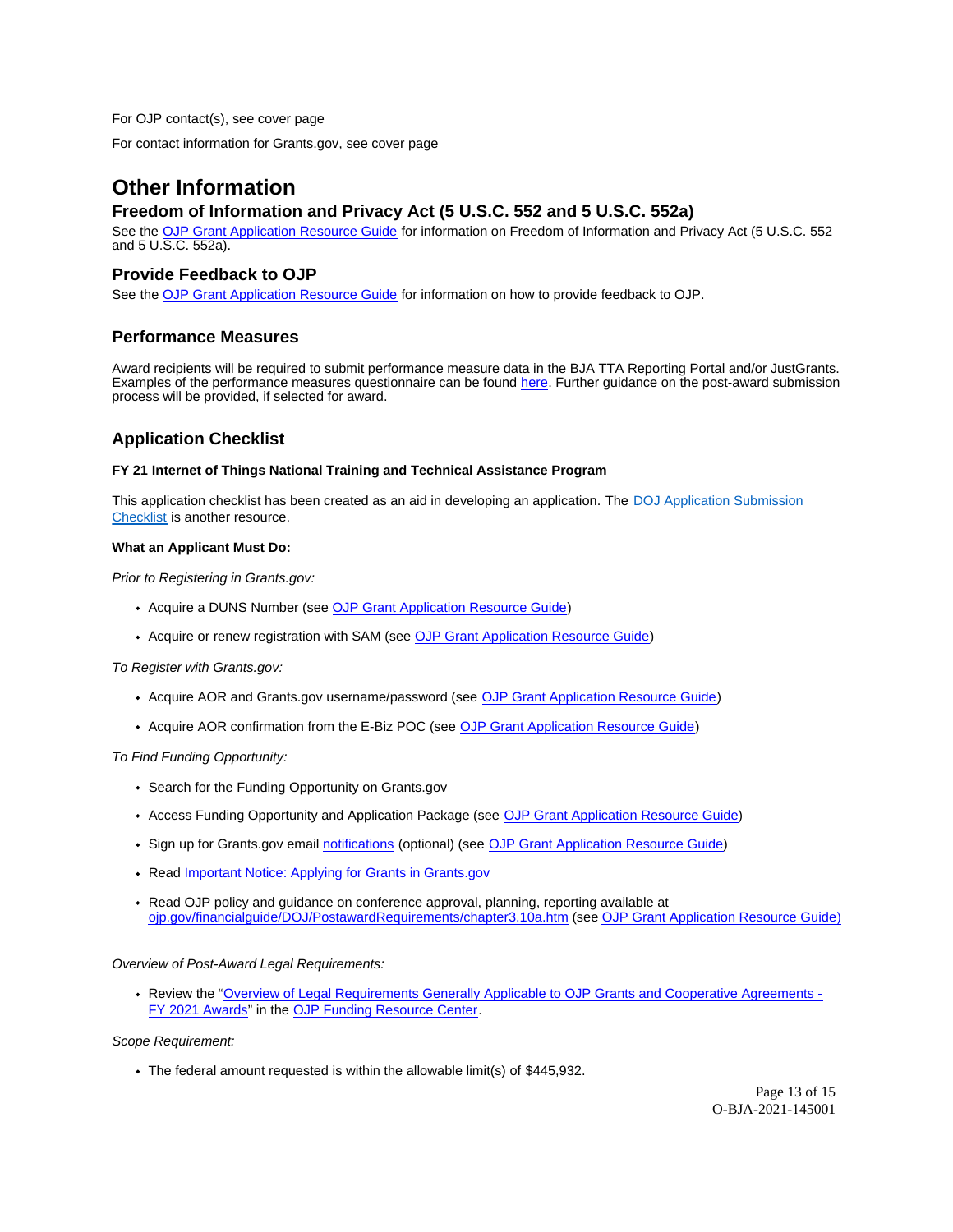Eligibility Requirement: See eligibility section

Submit **SF-424** and **SF-LLL** in [Grants.gov](https://Grants.gov) 

After SF-424 and SF-LLL Submission in [Grants.gov,](https://Grants.gov) Receive [Grants.gov](https://Grants.gov) Email Notifications That:

- Submission has been received in [Grants.gov](https://Grants.gov)
- Submission has either been successfully validated or rejected with errors (see [OJP Grant Application Resource](https://www.ojp.gov/funding/apply/ojp-grant-application-resource-guide#apply)  [Guide\)](https://www.ojp.gov/funding/apply/ojp-grant-application-resource-guide#apply)

If No [Grants.gov](https://Grants.gov) Receipt, and Validation or Error Notifications are Received:

the Response Center by telephone at 800–851–3420 or TTY: 301–240–6310 (hearing impaired only) or by email at [grants@ncjrs.gov.](mailto:grants@ncjrs.gov) Response Center hours of operation are 10 a.m. to 6 p.m. eastern time Monday through Friday, and 10 a.m. to 8 p.m. eastern time on the solicitation close date.

Receive email notification to complete application in JustGrants:

Complete Application in JustGrants

#### **Content of Application Submission:**

The following items are critical application elements required to pass Basic Minimum Requirements review. An application that OJP determines does not include the application elements that must be included in the application submission in order for the application to meet the basic minimum requirements, will neither proceed to peer review, nor receive further consideration.

- **Proposal Abstract**
- **Proposal Narrative**
- **Budget Detail Worksheet and Budget Narrative**

#### **Content of Application Submission**

- Information to Complete the Application for Federal Assistance (SF-424) in Grants.gov
- Standard Applicant Information (SF-424 info from [Grants.gov\)](https://Grants.gov)

#### Budget and Associated Documentation

- Budget Worksheet and Budget Narrative (Web-based form)
- Indirect Cost Rate Agreement (if applicable) (see [OJP Grant Application Resource Guide\)](https://www.ojp.gov/funding/apply/ojp-grant-application-resource-guide#indirect-cost)
- Financial Management and System of Internal Controls Questionnaire (see [OJP Grant Application Resource Guide\)](https://www.ojp.gov/funding/apply/ojp-grant-application-resource-guide#fm-internal-controls-questionnaire)
- Disclosure of Process related to Executive Compensation

#### Additional Application Components

- Research and Evaluation Independence and Integrity (see [OJP Grant Application Resource Guide\)](https://ojp.gov/funding/Apply/Resources/Grant-App-Resource-Guide.htm)
- Request and Justification for Employee Compensation; Waiver (if applicable) (see OJP Grant Application Resource [Guide\)](https://ojp.gov/funding/Apply/Resources/Grant-App-Resource-Guide.htm)
- Work Product Examples Résumés for Key Personnel

#### Disclosures and Assurances

- [Disclosure of Lobbying Activities \(SF-LLL\)](https://ojp.gov/funding/Apply/Resources/Disclosure.pdf) (see [OJP Grant Application Resource Guide\)](https://www.ojp.gov/funding/apply/ojp-grant-application-resource-guide#apply)
- Applicant Disclosure of Duplication in Cost Items (Pending Applications) (see OJP Grant Application Resource [Guide\)](https://www.ojp.gov/funding/apply/ojp-grant-application-resource-guide#applicant-disclosure-pending-applications)

Page 14 of 15 O-BJA-2021-145001